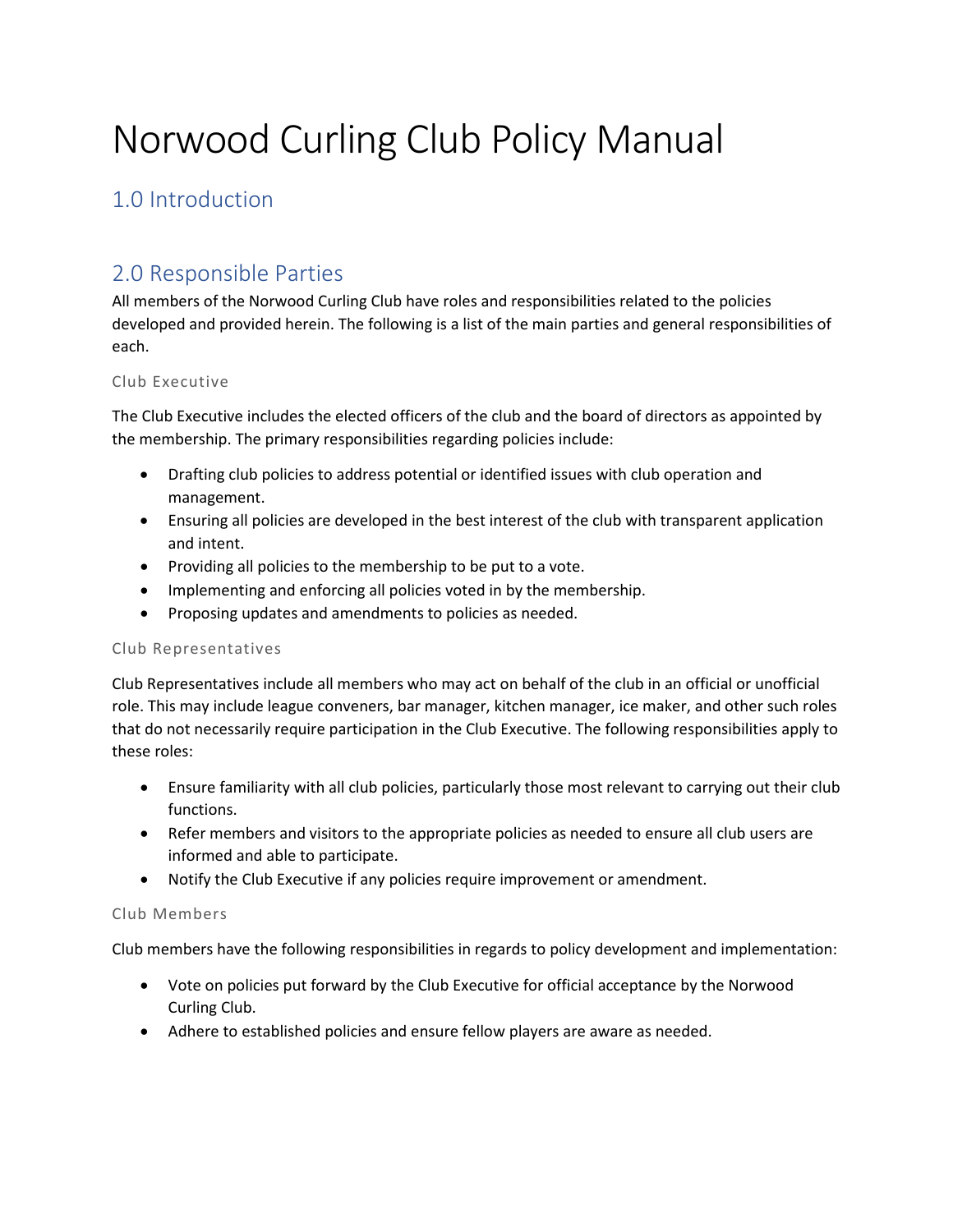# 3.0 Curling Club Policies

# 3.1 Conduct Policy

#### Policy

The Norwood Curling Club follows and enforces the principles, protocol and intent of Curlers Code of Ethics that is part of the Curl Canada rulebook.

### Preamble

This policy is designed to provide guidance to members and Club Executive for situations that could possibly occur. It is the intent of the Norwood Curling Club to create an environment that is welcoming and comfortable for all, while providing opportunities for curling, socializing, and any other appropriate use of the club. Disruptions are not part of the curling etiquette.

## Definitions

Members of the Norwood Curling Club shall participate in the game of curling with honesty, integrity, courtesy and sportsmanship. Harassment, such as, bullying, profanity, violence, plus broom slapping are not necessary. Harassment can be words or action, verbal aggression or yelling. Profanity includes calling someone derogatory names or loudly swearing. Violence is defined as any form of physical contact such as pushing or fighting.

In addition, any form of facility abuse (damage to the ice, equipment, or any part of the physical facility) is included in this policy.

#### Procedures

1. Inappropriate conduct should be identified and addressed where and when it occurs by the parties involved, with assistance from available club representatives and executive as needed.

2. Members or guests should be reminded of appropriate conduct as needed, and may be asked to leave if negative behaviour continues.

3. Serious or ongoing violation of appropriate conduct may be dealt with more seriously through means deemed necessary by the executive or club representatives. This may include suspension or removal of membership

This policy statement and procedures will be reviewed as necessary.

Created:

Revised: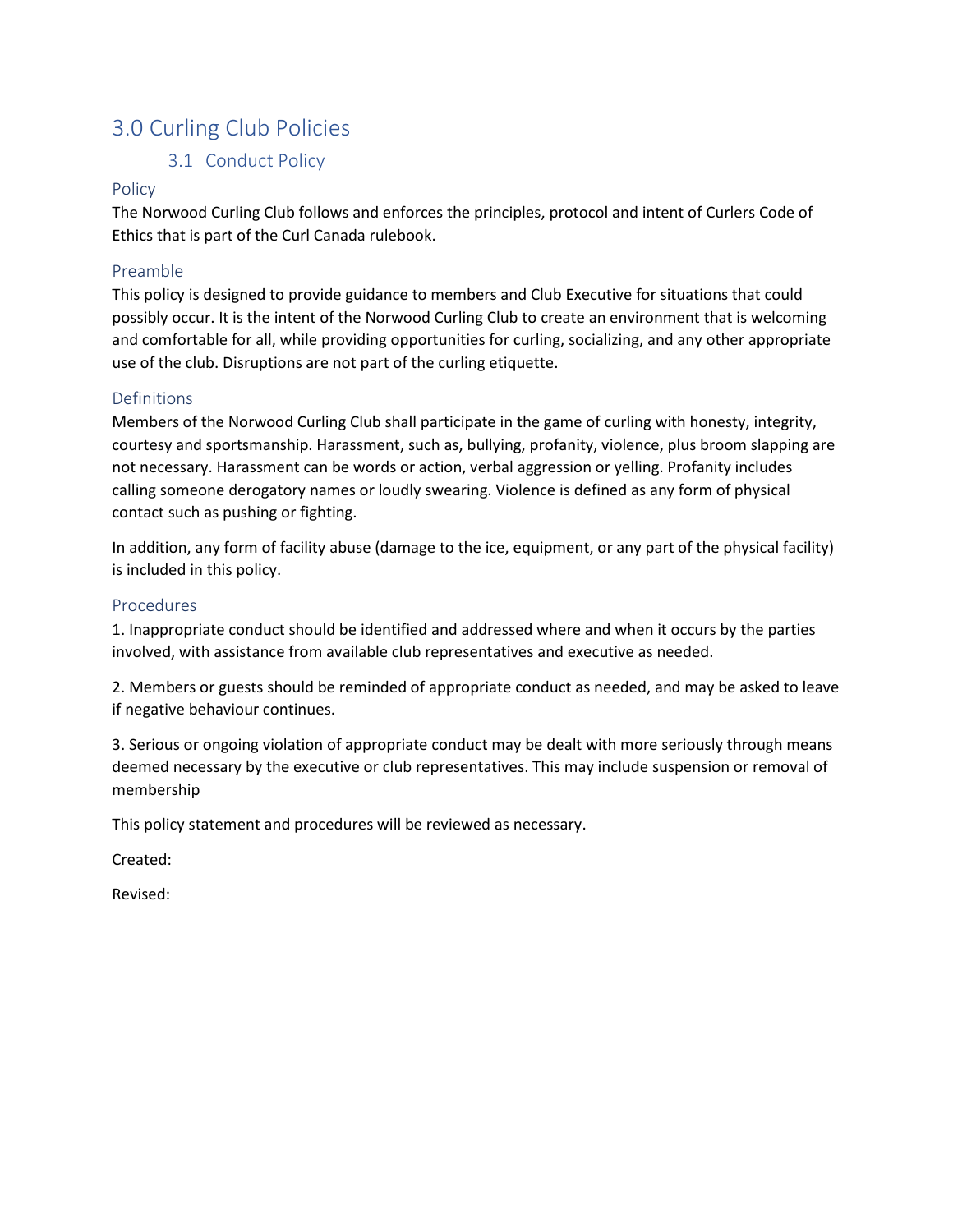## 3.2 Conflict of Interest Policy

#### Policy

This policy provides direction to the Club Executive on actions to be followed when there is an identified or perceived conflict of interest for a party making a decision or voting on an issue within the Norwood Curling Club.

#### Preamble

In order to safeguard the decision-making process for all members of the Norwood Curling Club, it is important to ensure that Directors and members of the Executive do not unduly influence matters on which they have a personal interest.

#### Definitions

The Norwood Curling Club defines a conflict of interest as a matter where a voting member of the executive or board of directors has a personal or financial stake in a decision made, and where it could be considered that the best interest of the club would not be the only influencing factor in their vote.

#### **Guidelines**

Conflicts of interest should be identified by the involved party at the time the issue is discussed, before any voting or decision making occurs. Other members of the executive or board of directors may bring forward concerns that a fellow member has an undisclosed conflict of interest, at which point the President or next ranking member shall make a decision as to their ability to participate in the decision.

#### Procedures

When a conflict of interest is identified, the President may select one of the following courses of action to pursue, considering the best interests of the club:

- The member may be asked to step out of the meeting for the discussion and voting process;
- The member may be allowed to participate in the discussion, but asked to step out of the meeting for any voting or decision making; or
- The member may be allowed to be present for the entirety of the discussion and voting, but may not cast a vote.

Minutes of the relevant meeting shall reflect the identified conflict of interest and document the approach used.

Created:

Revised: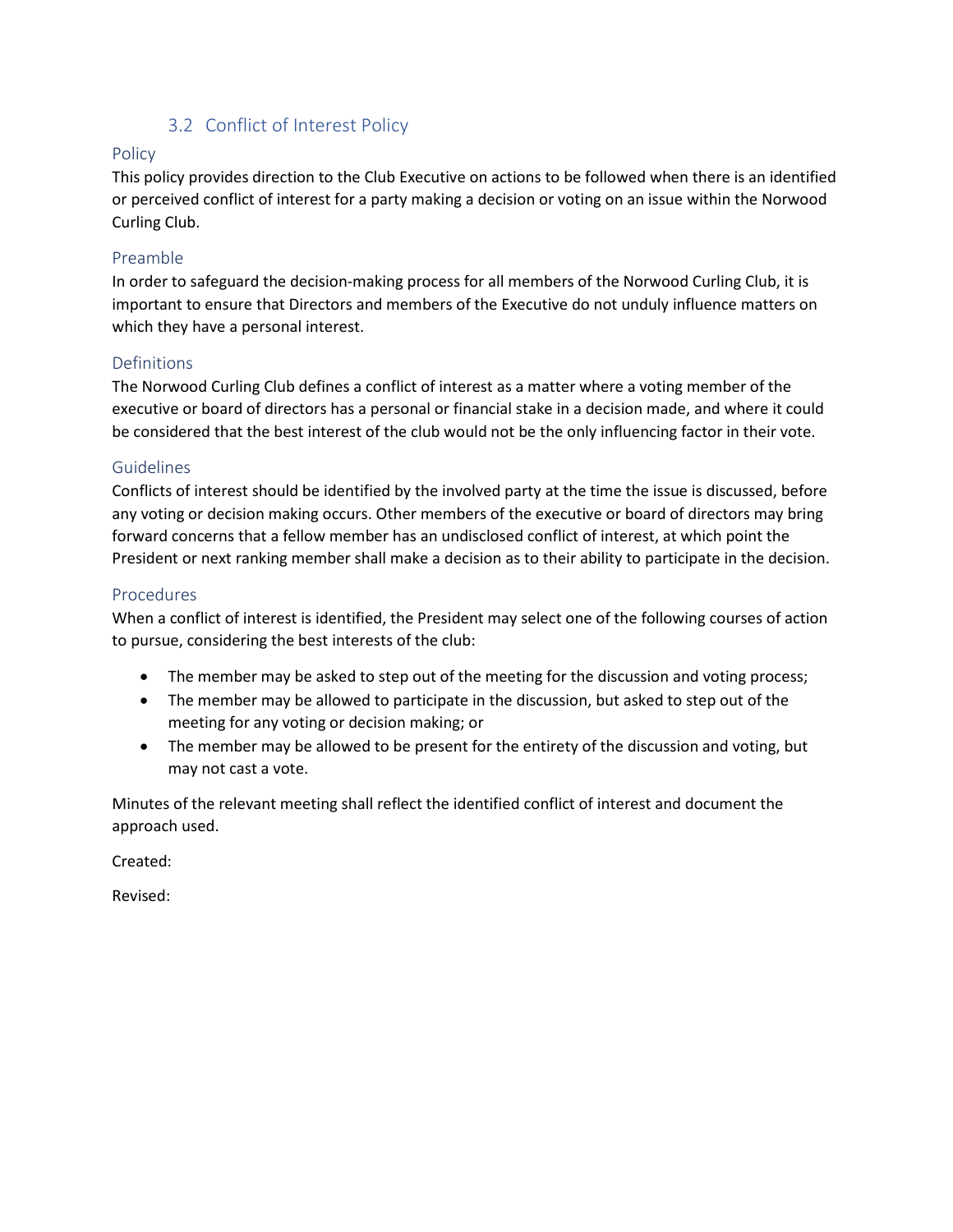# 3.3 Helmet Policy

### Policy

It is the policy of the Norwood Curling Club that any participant, UNDER THE AGE OF 12, curling at the Norwood Curling club, either in a club league or clinic or any rental group must wear a helmet at all times while on the ice.

#### Preamble

This is an important move that puts Norwood Curling Club in a leadership position in terms of making sure our young and beginning curlers are playing the sport with safety in mind.

#### Guidelines

1. The following CSA Certified Impact resistant helmets are allowed. Hockey, Bicycle, Alpine Ski or Snowboarding, Skateboarding and Curling Helmets.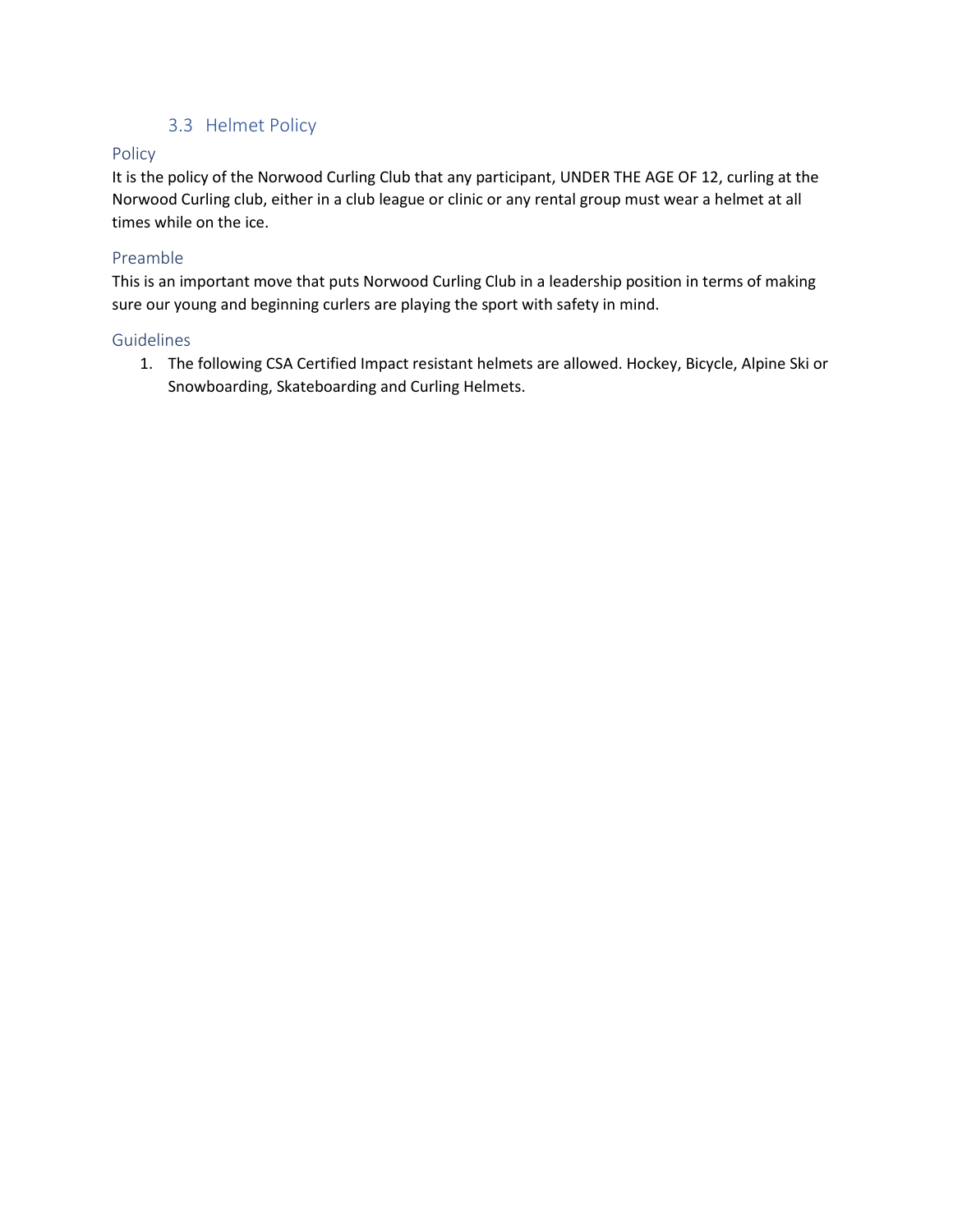## 3.4 Sales and Advertising Policy

## Policy

This policy provides direction to the Club Executive on standardizing the approach to any advertising or sales to occur within the club during league play, club bonspiels, and other typical member-driven use of the club. This policy does not apply to private rentals or non-club use of the facility.

#### Preamble

In order to ensure that all advertising and sales that takes place within the club is fair, transparent, and in the best interest of the Norwood Curling Club, it is important to establish reasonable guidelines. This policy is also intended to ensure the non-profit club maintains a comfortable and welcoming atmosphere without excessive commercialization.

#### Definitions

The Norwood Curling Club defines advertising as all visual materials displayed in the club intended to direct members to patronize a particular business. Sales within the club includes any non-club entity (including members or sponsors) actively selling items or services within the club.

#### **Guidelines**

It is the intent of the Norwood Curling Club that all advertising and sales taking place within the club during regular play or club-run bonspiels are to the benefit of club members. In the case of for-profit businesses this shall be by generating revenue for club operations. For non-profit events or charities, this shall be by increasing awareness of the event or cause and ability of members to participate.

#### Procedures

The following approach will be utilized for non-profit or charity sales and advertising in the club:

- A bulletin board shall be made available for the posting of flyers and notices regarding charity or fundraising events going on in the club or surrounding areas.
- Announcements of charity and community events may be made on league-play nights or at bonspiels at the discretion of the conveners or bonspiel organizers.
- Any direct sales of items in the club-room for a non-profit or charitable organization must be approved by the majority of the Club Executive, but may be done so by e-mail outside of a formal meeting.

The following approach will be used for all other advertising in the club:

- Advertising prices are established and modified as necessary by the club executive.
- Any deviation to standard pricing must be voted on and approved by the Club Executive.
- All advertisements must be in good taste and appropriate for display in the club.

The following approach will be used for all for-profit sales activities in the club:

- All sales of items must be approved by the Club Executive at a regularly scheduled meeting.
	- o Parties wishing to undertake sales in the clubroom or at club-run bonspiels may make their case to the executive and discuss any potential issues.
- Sales occurring within the club must directly benefit the club and its membership through:
	- o Direct financial donation;